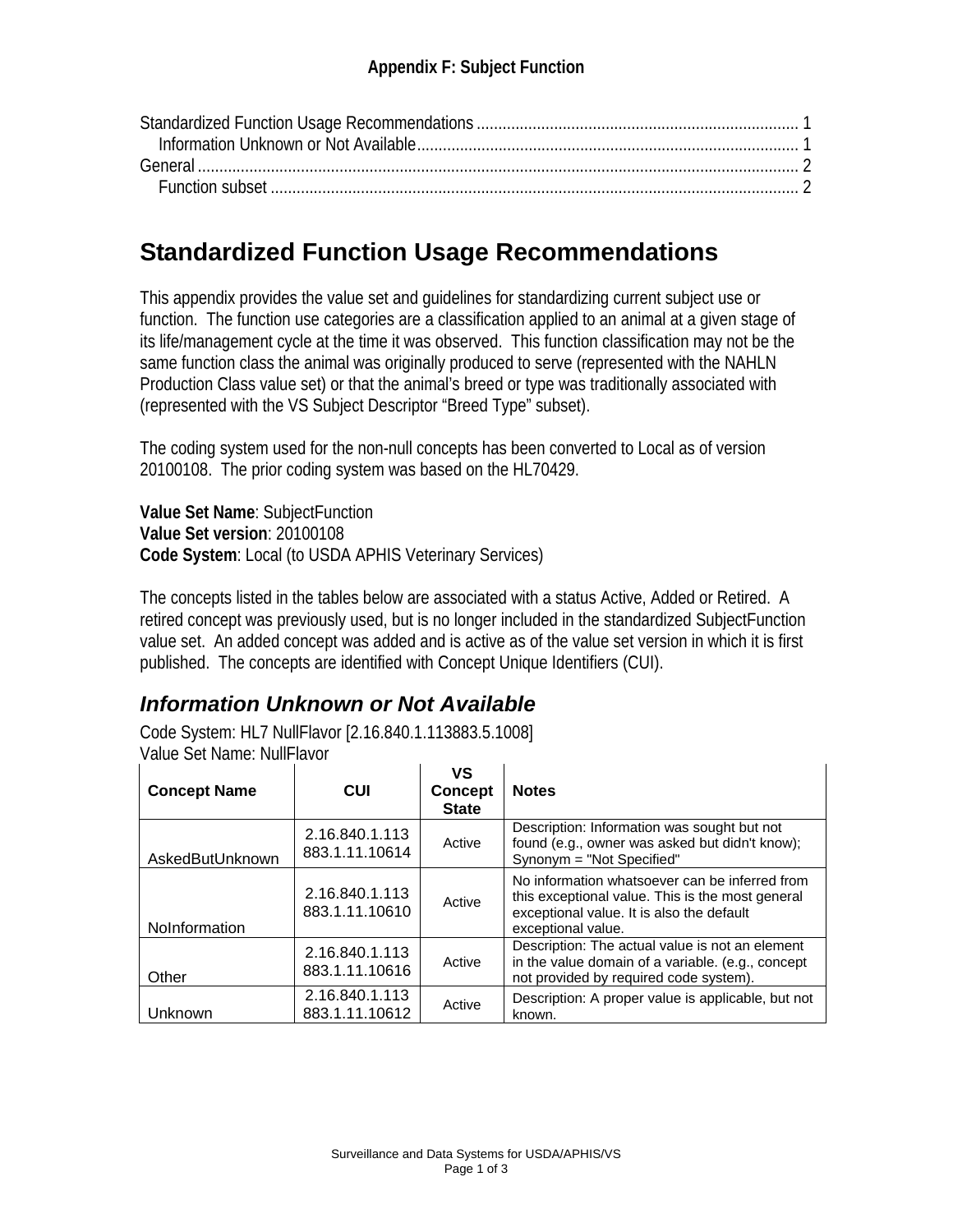# **General**

### *Function subset*

| <b>Concept Name</b>                  | <b>CUI</b> | <b>VS Concept</b><br><b>State</b> | <b>Notes</b>                                                                                                                                                                                                                                                                                  |
|--------------------------------------|------------|-----------------------------------|-----------------------------------------------------------------------------------------------------------------------------------------------------------------------------------------------------------------------------------------------------------------------------------------------|
| <b>Bait</b>                          | 1001       | Added                             | fish used for animal or fish consumption; added 20090915                                                                                                                                                                                                                                      |
| Breeding/genetic<br>stock            | 1002       | Active                            | used for reproductive purposes                                                                                                                                                                                                                                                                |
| <b>Broiler</b>                       | 1003       | Added                             | Broilers are chickens used for meat and come in a variety of<br>colors such as white, red, black, gray and mixed colors. They<br>are typically marketed at 6 to 8 weeks of age, and weigh<br>approximately 4 to 7 lbs.; added 20090915                                                        |
| Cockerel                             | 1004       | Added                             | Male broiler chickens or roosters at 6 to 8 weeks of age.;<br>added 20090915                                                                                                                                                                                                                  |
| Companion                            | 1005       | Active                            | personal pleasure, recreation or hobby                                                                                                                                                                                                                                                        |
| Competition                          | 1006       | Active                            | activity based on the physical capabilities or the looks of the<br>competitor, used for presentation or competition based on<br>physical attributes and on "looks"; includes exhibit, show,<br>racing and bull fighting; excludes rodeo                                                       |
| Dairy                                | 1007       | Active                            | milking purposes only (including milk production)                                                                                                                                                                                                                                             |
| Draft                                | 1008       | Active                            |                                                                                                                                                                                                                                                                                               |
| Fiber                                | 1009       | Active                            |                                                                                                                                                                                                                                                                                               |
| Game                                 | 1010       | Added                             | animals will be hunted; Synonym: Preserve; added 20090915                                                                                                                                                                                                                                     |
| <b>Heavy Broiler</b>                 | 1026       | Added                             | Broiler chicken weighing 5 lbs or more; added 20090915                                                                                                                                                                                                                                        |
| Layer                                | 1011       | Active                            | egg production                                                                                                                                                                                                                                                                                |
| Meat                                 | 1012       | Active                            |                                                                                                                                                                                                                                                                                               |
| <b>Medium Broiler</b>                | 1027       | Added                             | Broiler chicken weighing less than 5 lbs; added 20090915                                                                                                                                                                                                                                      |
| Multipurpose                         | 1013       | Active                            |                                                                                                                                                                                                                                                                                               |
| Nonphysical<br>product<br>production | 1014       | Retired                           | retired 20090915                                                                                                                                                                                                                                                                              |
| Ornamental                           | 1015       | Active                            | fish used for display                                                                                                                                                                                                                                                                         |
| Physical product<br>production       | 1016       | Retired                           | retired 20090915                                                                                                                                                                                                                                                                              |
| Pullet                               | 1017       | Added                             | Female chicken that is beginning to lay eggs, approximately<br>20 weeks to one year of age. Typically, pullets are red (dark<br>brown), white or grey; added 20090915                                                                                                                         |
| Research                             | 1018       | Added                             | commodity used for scientific methodology; added 20090915                                                                                                                                                                                                                                     |
| Roasters                             | 1019       | Added                             | Male or female broiler chickens marketed at 9 to 12 weeks of<br>age. Typically weigh 8 to 9 lbs.; added 20090915                                                                                                                                                                              |
| Rodeo                                | 1020       | Added                             | a public performance featuring bronco riding, calf roping,<br>steer wrestling, and Brahma bull riding; added 20090915                                                                                                                                                                         |
| Service                              | 1021       | Active                            |                                                                                                                                                                                                                                                                                               |
| <b>Spent Fowl</b>                    | 1022       | Added                             | Female chickens (Hens) that have been typically been used<br>for commercial egg production and have been removed from<br>production for slaughter. They are commonly characterized<br>by thin legs and may have missing feathers. They are<br>typically seen in white or red.; added 20090915 |